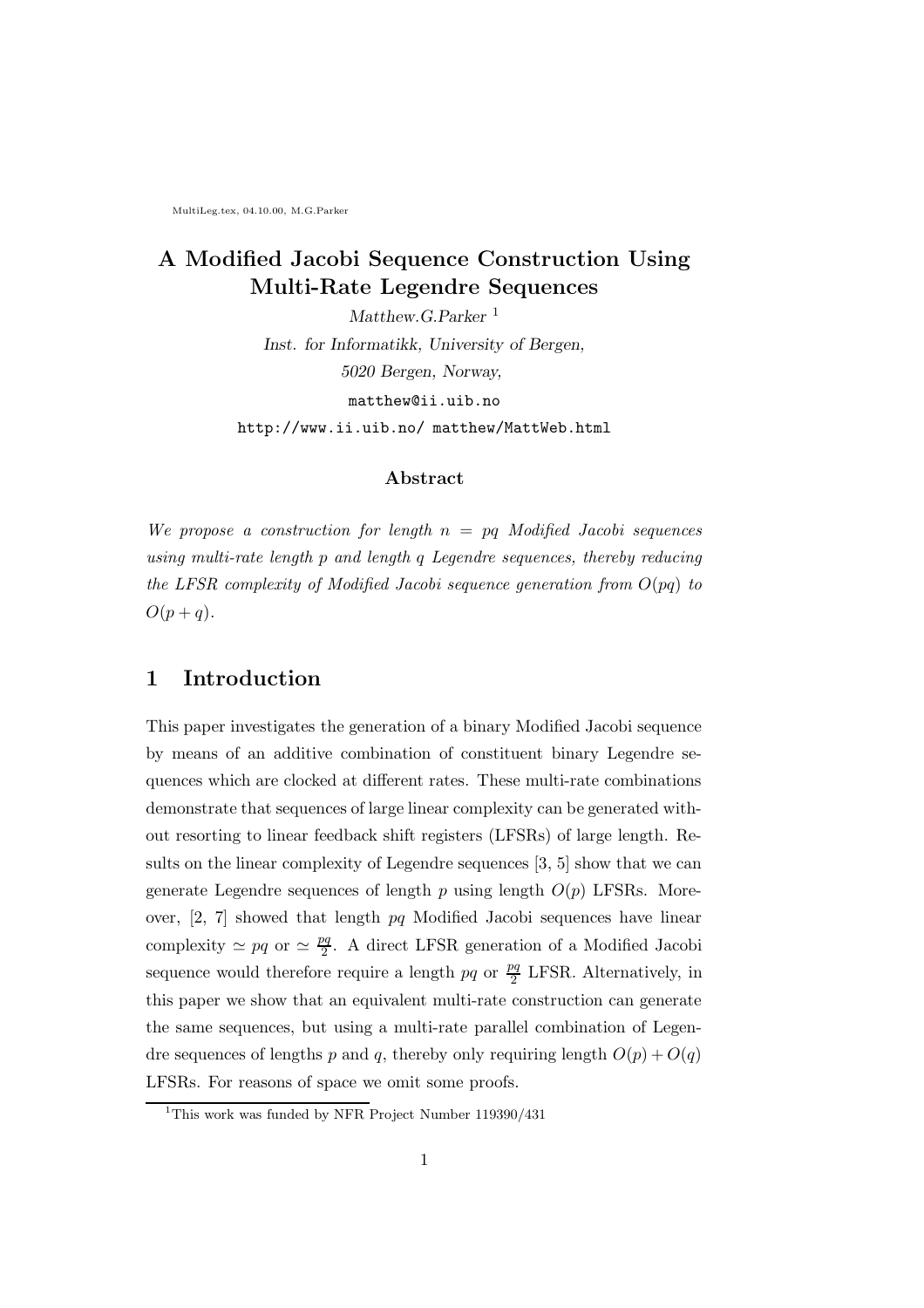# 2 A Conventional Modified Jacobi Sequence Construction

We define a Modified Jacobi sequence  $\{s(t)\}\$  of period pq for  $t = 0, 1, 2, \ldots, pq$ 1, where  $p < q$  are distinct odd primes,

$$
s(t) = \begin{cases} 0 \text{ if } t \equiv 0 \text{ ( mod } pq) \\ 0 \text{ if } \left(\frac{t}{p}\right) \cdot \left(\frac{t}{q}\right) = 1 \\ 1 \text{ if } \left(\frac{t}{p}\right) \cdot \left(\frac{t}{q}\right) = -1 \\ 0 \text{ if } t \not\equiv 0 \text{ ( mod } p \text{) and } t \equiv 0 \text{ ( mod } q) \\ 1 \text{ if } t \equiv 0 \text{ ( mod } p \text{) and } t \not\equiv 0 \text{ ( mod } q) \end{cases} \tag{1}
$$

where  $\left(\frac{t}{n}\right)$  $\left(\frac{t}{p}\right)$  is the Legendre symbol.

 $\overline{ }$ 

We also present here a symmetry of the Modified Jacobi sequence:

**Lemma 1** For p, q prime, define a length pq sequence  $f(t)$  such that  $f(t) =$ 0 for t satisfying  $gcd(t, pq) = 1$ , and  $f(t) = 1$  otherwise. Then, if  $s(t)$  is a length pq Modified Jacobi sequence, then  $s(t) + f(t)$  is also a length pq Modified Jacobi sequence, possessing the same periodic and aperiodic correlation properties to within sign change.

## 3 A Multi-Rate Example

Before presenting the multi-rate construction, let us set the scene with a small example. Let  $p = 3$  and  $q = 5$ . The length three Legendre sequence is 101. The length five Legendre sequence is 10110. The length 15 'product' binary sequence obtained by summing, mod 2, five repetitions of the length 3 sequence with 3 repetitions of the length 5 sequence as follows,

101101101101 + 101101011010110 ---------------

#### 000000110111011

5 is a Quadratic Non-Residue, mod 3, so we now add the complement of the length 3 Legendre sequence onto the above 'product' sequence at every 5th position. Thus,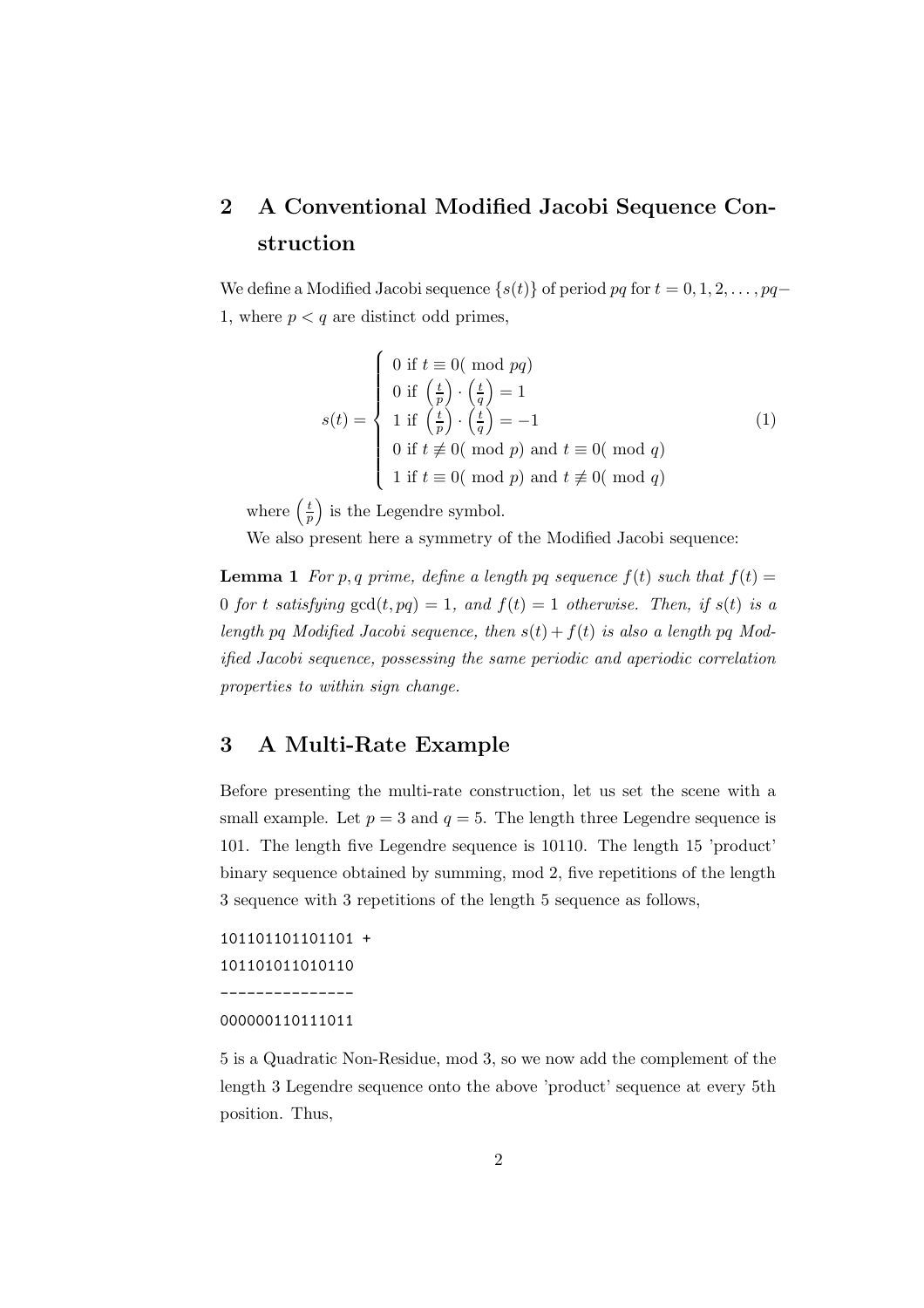000000110111011 +  $0 \quad 1 \quad 0$ --------------- 000001110111011

We also add the length 5 Legendre sequence onto the above sequence at every 3rd position. Thus,

000001110111011 + 1 0 1 1 0 --------------- 100001010011011

This is equivalent to (1) under Lemma 1. In fact, this special example of a Modified Jacobi sequence is simultaneously also a Twin-Prime sequence and an m-sequence.

## 4 A Trace Representation For Legendre Sequences

**Definition 1** Let  $QR_p$  be the set of Quadratic Residues, mod p, i.e. those elements of  $Z_p^*$  which have square-roots in  $Z_p^*$ . Let  $\mathbf{QNR}_p$  be the set of Quadratic NonResidues, mod p, i.e. those elements of  $Z_p^*$  which do not have square-roots in  $Z_p^*$ .

We define the Legendre sequence as follows:

**Definition 2** Let  $r_p(t)$  be the binary Legendre sequence of length p, p prime, such that

$$
r_p(t) = \begin{cases} 1 & \text{if } t \equiv 0 (\mod p) \\ 0 & \text{if } t \in \mathbf{QR_p} \\ 1 & \text{if } t \in \mathbf{QNR_p} \\ \overline{r_p(t)} = 0 & \text{if } t \text{ non-integer} \end{cases}
$$

**Definition 3** The Witness Set  $\mathbf{WS}(x,n)$  is the set of all factors of  $x^n - 1$ which do not occur as factors of  $x^t - 1$ ,  $t|n, t \neq n$ .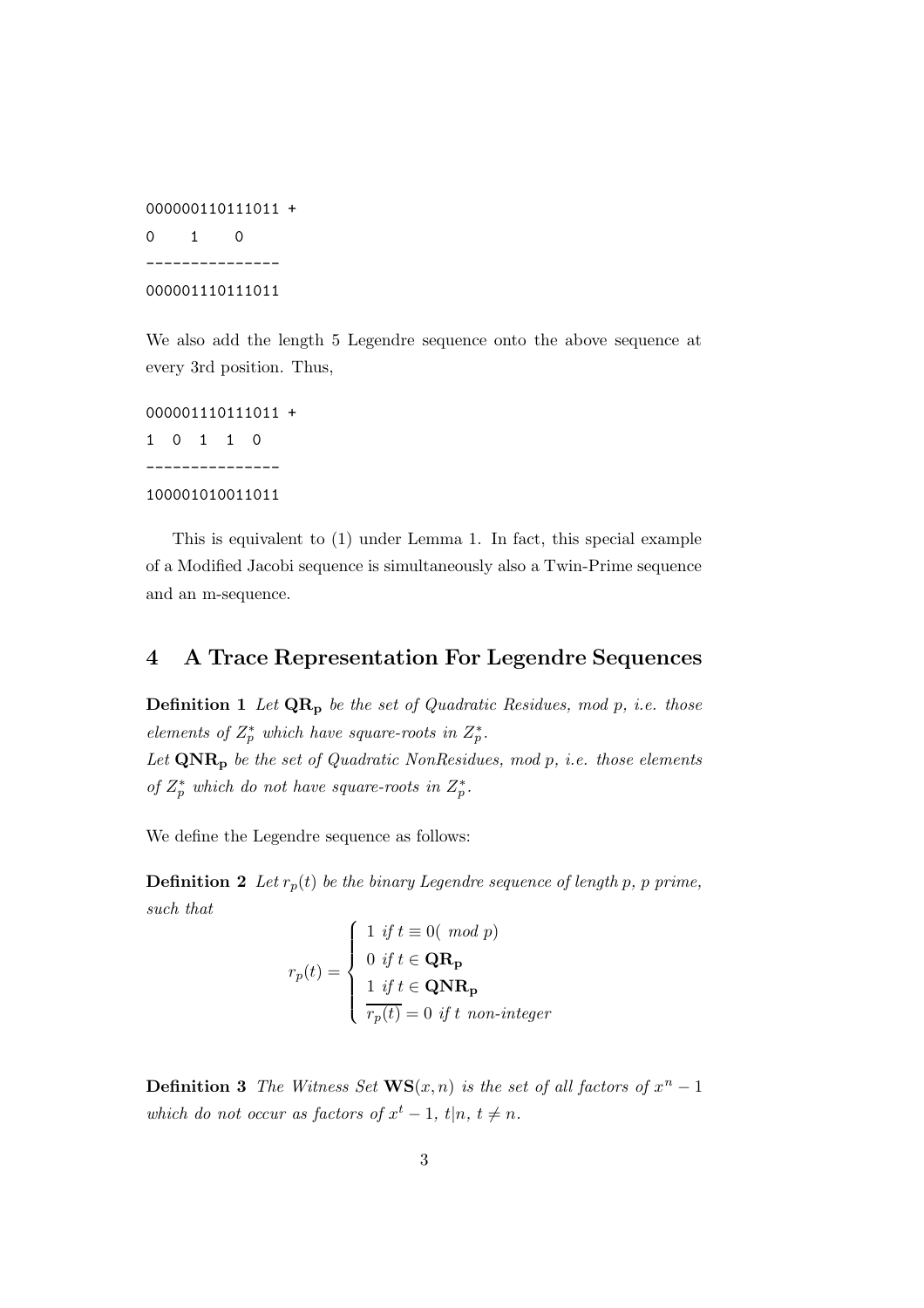We now present a trace representation for all Legendre sequences. This is similar to that given in [5]. However, [5] achieves a trace right down to the base field, GF(2), whereas the representation presented here only traces down to  $GF(2<sup>a</sup>)$ , (a is defined below). A proof for Theorem 1 can be found in [8].

**Theorem 1** [8] The Legendre sequence,  $r_p(t)$ , of prime period, p, has a minimal trace representation defined by,

$$
r_p(0)=1, r_p(t)=\sum_{i=0}^{\frac{p-1}{2v}-1} \ T r_{2^a}^n (\alpha^{u^{2i}t}+\alpha^{u^{2i}k}), \qquad k\in \mathbf{QR}, t>0
$$

where  $\alpha$  is a p<sup>th</sup>root of 1,  $p \in \mathbf{WS}(2,n)$ ,  $\alpha \in GF(2^n)$ ,  $n = 2^a v$ , v odd, and u is a primitive element of  $Z_p$ . Without loss of generality k can be chosen as 1.

It is evident that, when  $a = 0$ ,  $p = 2<sup>n</sup> - 1$  prime, and the Legendre sequence is of Mersenne prime length [6]. The combined results of [3, 5, 8] all give a linear complexity for a Legendre sequence of length p to be  $O(p)$ .

The following section formally describes the Multi-Rate Modified Jacobi construction.

# 5 A Multi-Rate Modified Jacobi Sequence Construction

**Definition 4** Define  $C_x(r(t)) = r(t)$  if  $x = 0$  and  $\overline{r(t)}$  if  $x = 1$ , where  $\overline{*}$ means 'complement' each element of  $*$ .

We now define a Modified Jacobi sequence  $\{s(t)\}\$  of period pq for  $t=$  $0, 1, 2, \ldots, pq-1$ , where  $p < q$  are distinct odd primes, as follows.

**Theorem 2** If p or q is of the form  $4k + 1$ , k a positive integer,

$$
s(t) = r_p(t) + r_q(t) + C_{q \in \mathbf{QNR_p}}(r_p(\frac{t}{q})) + C_{q \in \mathbf{QR_p}}(r_q(\frac{t}{p}))
$$

Alternatively, if p and q are both of the form  $4k + 3$ , k a positive integer,

$$
s(t) = r_p(t) + r_q(t) + C_{q \in \mathbf{QR_p}}(r_p(\frac{t}{q})) + C_{q \in \mathbf{QR_p}}(r_q(\frac{t}{p}))
$$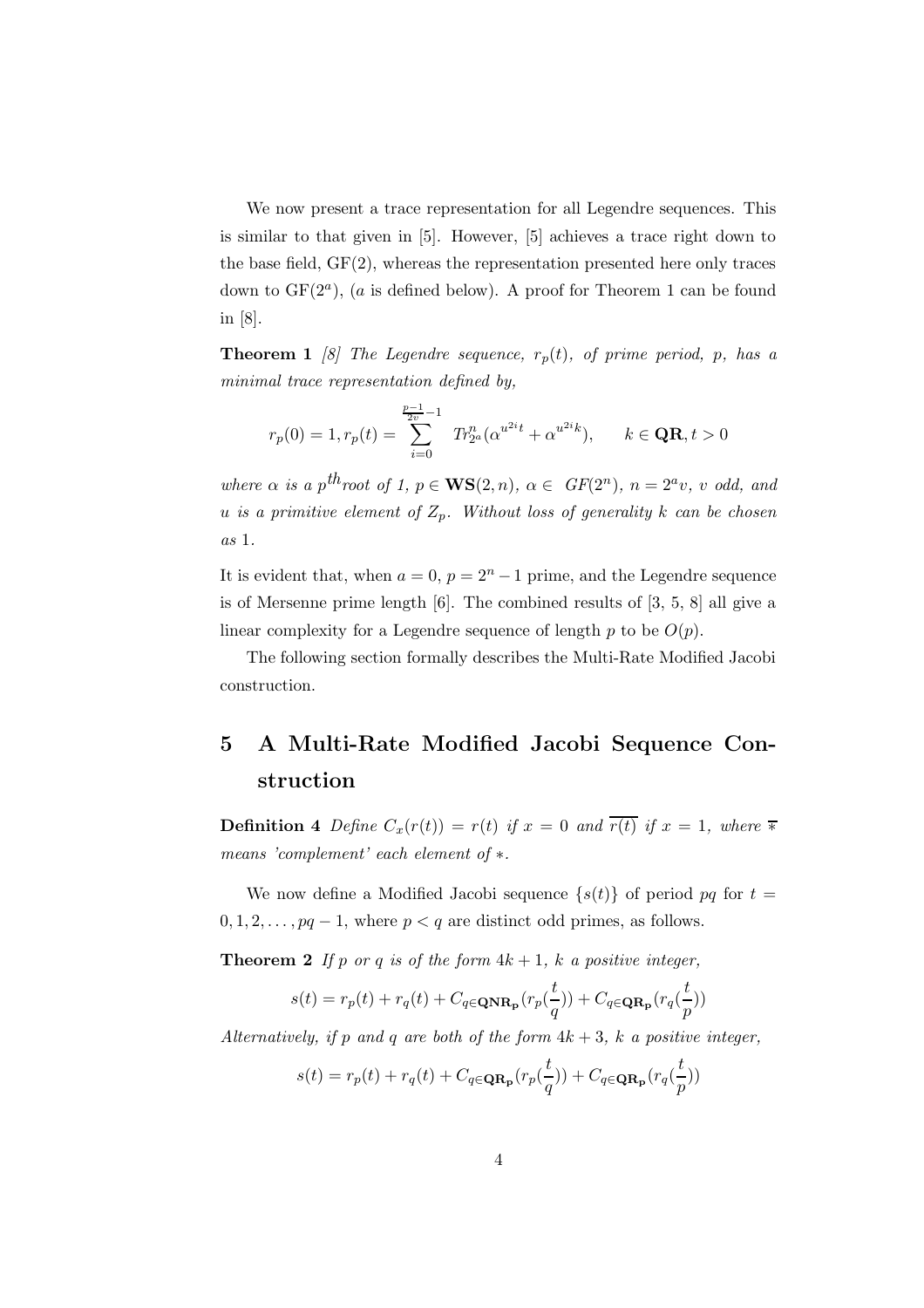The Twin-Prime sequence is a special case of Theorem 2 where  $q = p+2$ . In this case, either p or q is of the form  $4k + 1$ , so the first of the two expressions in Theorem 2 is used.

### 6 Proof of Theorem 2

Our aim is to prove that Theorem 2 gives a sequence construction identical, up to symmetry, to the conventional Modified Jacobi construction of (1). For our proof we need the following well-known Theorem and Lemma.

**Theorem 3** [1] The Law of Quadratic Reciprocity states: If p and q are distinct primes, then,

 $p \in \mathbf{QR}_{\mathbf{q}} \Rightarrow q \in \mathbf{QR}_{\mathbf{p}}, \qquad p \in \mathbf{QNR}_{\mathbf{q}} \Rightarrow q \in \mathbf{QNR}_{\mathbf{p}}$ 

iff p and/or q are of the form  $4k + 1$ , k a positive integer

Similarly,

 $p \in \mathbf{QR}_{\alpha} \Rightarrow q \in \mathbf{QNR}_{\mathbf{p}}, \qquad p \in \mathbf{QNR}_{\alpha} \Rightarrow q \in \mathbf{QR}_{\mathbf{p}}$ iff neither p or q are of the form  $4k + 1$ , k a positive integer

Lemma 2 Let  $x_0, x_1 \in \mathbf{QR_p}$ ,  $y_0, y_1 \in \mathbf{QNR_p}$ . Then  $x_0y_0 \in \mathbf{QNR_p}$ ,  $x_0x_1, y_0y_1 \in \mathbf{QR_p}.$ 

We prove only the first of the two constructions in Theorem 2, that is where p or q are of the form  $4k+1$ . The second construction follows a similar proof. Likewise we only prove for the case  $q \in \mathbf{QNR}_p$ , the case  $q \in \mathbf{QR}_p$ being similarly proved.

It is easy to see that Theorem 2 is equivalent to  $(1)$  for positions t where  $gcd(t, pq) = 1.$ 

For the other positions we have two different possibilities, depending on whether  $q \in \mathbf{QNR}_p$  or  $q \in \mathbf{QR}_p$ . For  $q \in \mathbf{QNR}_p$  we have the following:

Consider the non-zero positions  $t = kq$ , k integer, of  $s(t)$ . At such positions Theorem 2 states that,

$$
s(kq) = r_p(kq) + r_q(kq) + \overline{r_p(k)} + r_q(\frac{kq}{p})
$$
\n<sup>(2)</sup>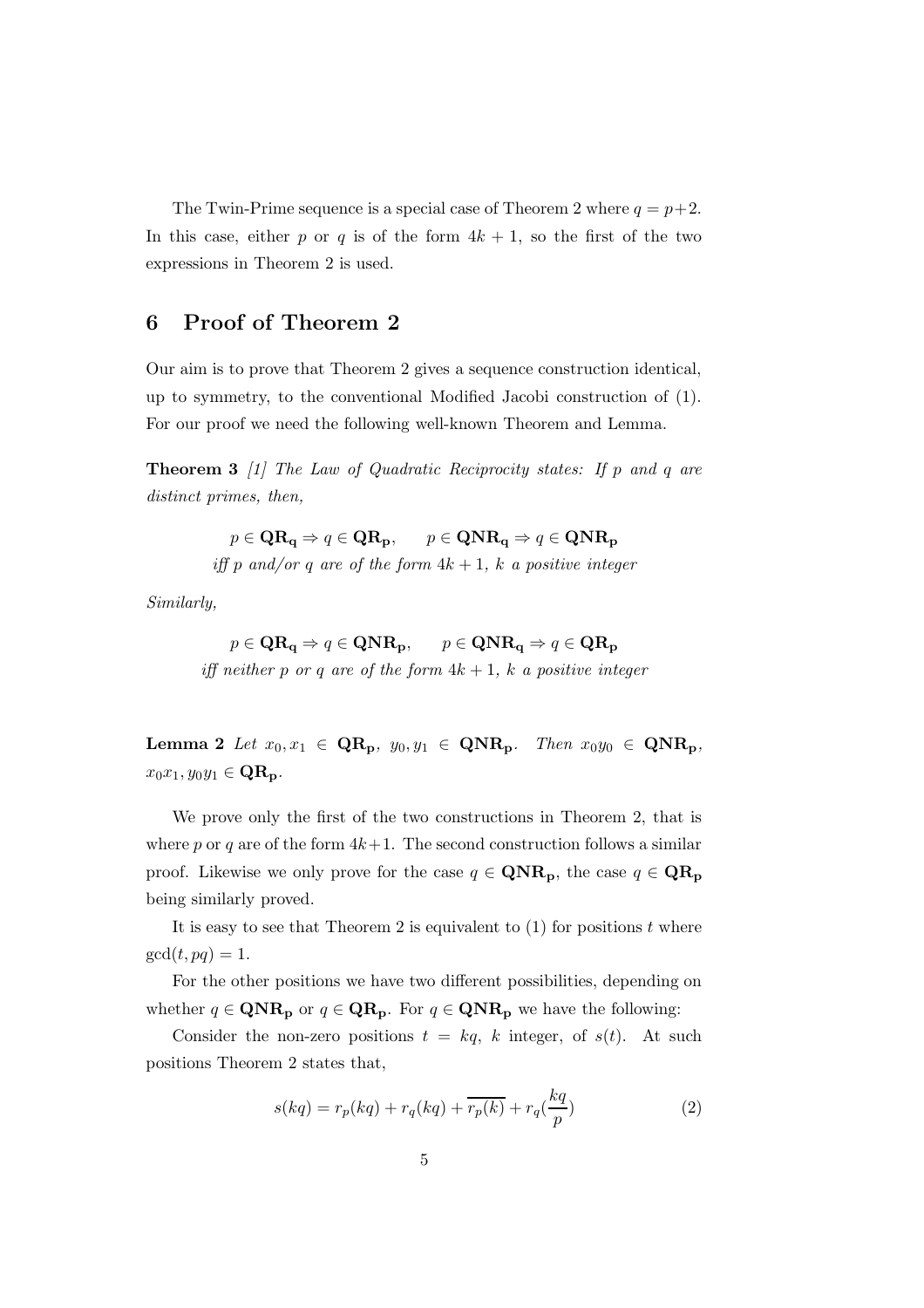From Definition 2  $r_q(\frac{kq}{p})$  $p_p^{\text{eq}}$ ) = 0 and  $r_q(kq)$  = 1. Substituting into (2),

$$
s(kq) = r_p(kq) + \overline{r_p(k)} + 1
$$

Using Lemma 2 and the fact that  $q \in \mathbf{QNR}_p$  gives  $r_p(kq) = \overline{r_p(k)} \,\forall k$ . In this case  $s(kq) = 1$ .

Now consider non-zero positions  $t = jp, j$  integer, of  $s(t)$ . At such positions Theorem 2 states that,

$$
s(jp) = r_p(jp) + r_q(jp) + \overline{r_p(\frac{jp}{q})} + r_q(j)
$$
 (3)

From Definition 2  $r_p(\frac{jp}{q})$  $q^{\prime p}(q) = 0$  and  $r_p(jp) = 1$ . Substituting into (3),

$$
s(jp) = r_q(jp) + r_q(j) + 1
$$

Using Lemma 2,  $q \in \mathbf{QNR}_p$ , and applying Theorem 3, then  $p \in \mathbf{QNR}_q$ and  $r_q(jp) = \overline{r_q(j)} \,\forall k$ . In this case  $s(jp) = 0$ .

Now consider position  $t = 0$ . In this case Theorem 2 simplifies to,

$$
s(0) = 1
$$

So, in summary, for the case where either p or q is of the from  $4k + 1$ , and where  $q \in \mathbf{QNR}_{\mathbf{p}}$  we have,

$$
s(t) = \begin{cases} 1 \text{ if } t \equiv 0 \text{ ( mod } pq) \\ 0 \text{ if } \left(\frac{t}{p}\right) \cdot \left(\frac{t}{q}\right) = 1 \\ 1 \text{ if } \left(\frac{t}{p}\right) \cdot \left(\frac{t}{q}\right) = -1 \\ 1 \text{ if } t \not\equiv 0 \text{ ( mod } p \text{) and } t \equiv 0 \text{ ( mod } q) \\ 0 \text{ if } t \equiv 0 \text{ ( mod } p \text{) and } t \not\equiv 0 \text{ ( mod } q) \end{cases}
$$

This is equivalent to (1) under Lemma 1. The other case where  $q \in \mathbf{QR}_{p}$ is similarly proved, as are the cases where neither p or q are of the form  $4k+1$ .  $\blacksquare$ 

## 7 Final Note

Upon completion of this paper, the author became aware of a recent publication [4] which also proposes the same Modified Jacobi construction using multi-rate Legendre sequences. Hence this paper remains unpublished!